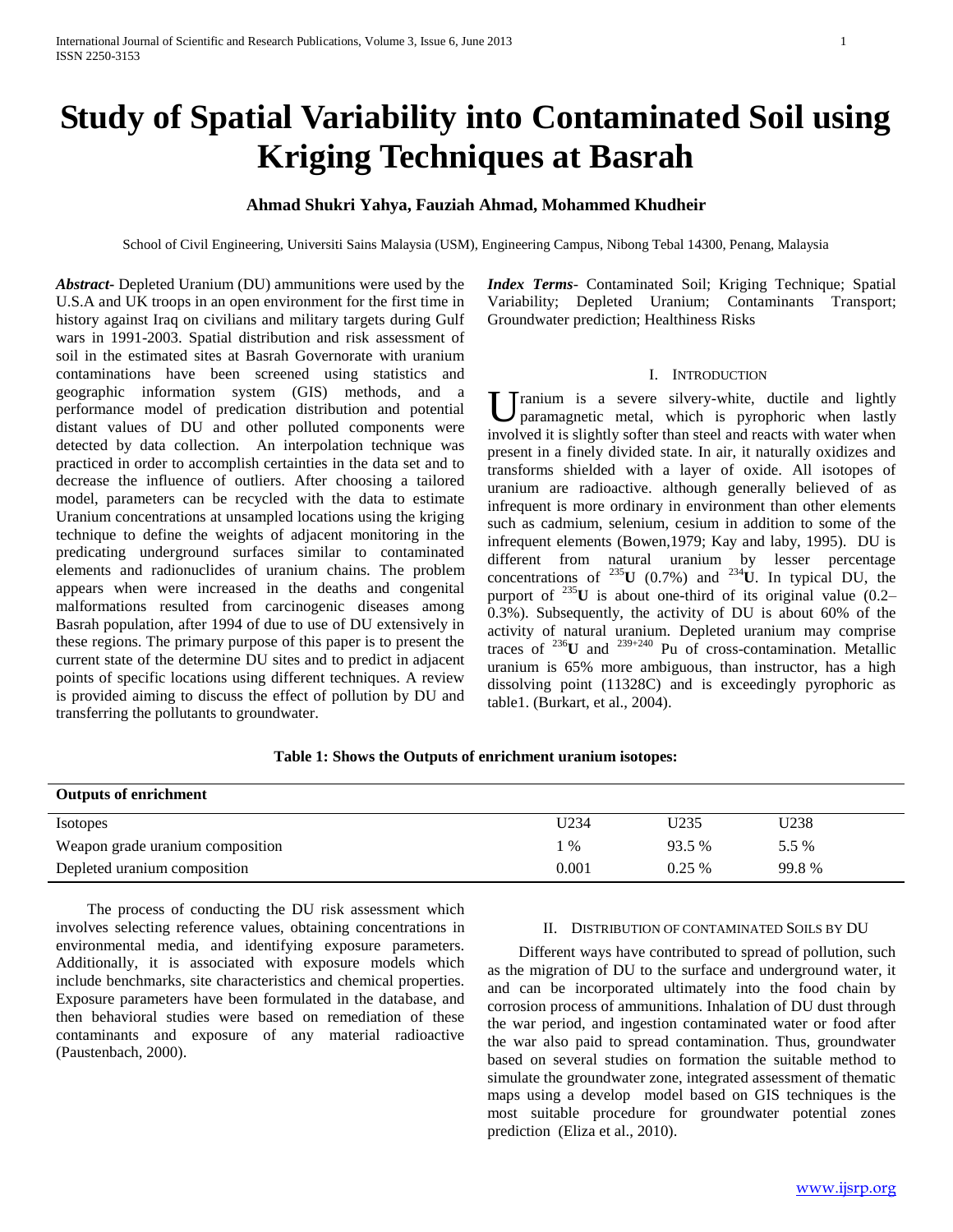Amounts of DU weapons were estimated at Iraq between 320 – 800 tons, which used against Iraq since the first Gulf War in 1991. The use of DU bullets and projectiles on Iraqi region hasn't stopped since 1991, also the 1998 attack on Iraq. Then, big invasion was come in these areas at 2003 and spending more than last wars of DU weaponries (William, 2002). But USA Group green peace and Holland larka institute (1999) have been proved that about (700-800) ton of DU were used in southern operational of Iraq. These amounts of DU are containing of radiation to enough of (500000) case threaten in death. Big amounts of DU were led to high chemical toxicity more than 700000 times, of the dust dispersion in the DU projectiles factory at 1980, which follower to US defense ministry, collony city, New York.

 USA and its allies militaries were used DU projectiles in seriously residential areas this time, such as in Basrah. So, Japanese scientists have been measured the radioactive nuclides for  $238$ U and decay series. Many of the numbers of sampling was collected from different sites of the southern Iraq, they are

utilized Gamma spectrometry High purity Germanium analyzer and they had gotten increases in the radionuclides concentrations in the core samples after 2003 war. Those are due to exist high amounts of DU fragments, bullets, missiles, and munitions, were all used in the locations of martial actions (Komura et al., 2003). The global DU waste stockpiles all around the world have been estimated to be 1.3 million tons in 2001 by a yearly upsurge of 50,000 tones [48]. Ecological administrations, groups, and campaigners have been occupied last twenty years to forbiddance DU arm. There are three US corporations that products great caliber DU rounds are provided most of the countries which they are consider assistance USA to implementation all their planners. So there are eighteen countries are supposed to have DU weaponries in their armed. These comprise of UK, USA, France, Russia, Bahrain, Egypt, Oman, Thailand, Kingdom Saudi Arabia, China, India, Taiwan, Greece, Turkey, Israel, Kuwait, Pakistan, and Jordan (Dug Weir, 2007) as in figure 1.



**Fig. 1: Map of world explain Depleted Uranium in Iraq and around the world**

#### III. DATA DESCRIPTIONS

 The proposed study will include taking different contaminated samples of many of parameters that are soil, air, water, doses, cancer cases, and biological samples from diverse departments such as institutes, universities, environmental, and health ministries. Data collect and developed in the database to determine the DU concentrations which will leads to various carcinogenic hazards on human body. These samples will be taken from different locally registered data for the last twenty years and create a mathematical model representing them. The meant data will be modeled statistically, a further studies will be presented to show that possible future hazards on human health, plants and animals. Also may be continuous to decades or centuries due to transfer DU contaminants to underground water.

So there are many methods were used effectively to study contamination and attempt to define unsampled sites, one of these procedures are kriging techniques that uses to predict unknown points at specific locations.

 Most of studied areas in Basrah governorate were appeared contaminated with radiation as a result of second Gulf war 1991. Radionuclides isotopes of the  $^{238}U$  decay chains have been increased significantly, also main composition of DU projectiles on comparison amid investigated and background levels are effective in southern soils of Iraq. It seems clear there is an increase in the uranium isotopes in soil surface due to Exposure to these weapons during combat maneuvering by American troops causing cancer significantly between Basrah populations (Koul and chadderton, 1988).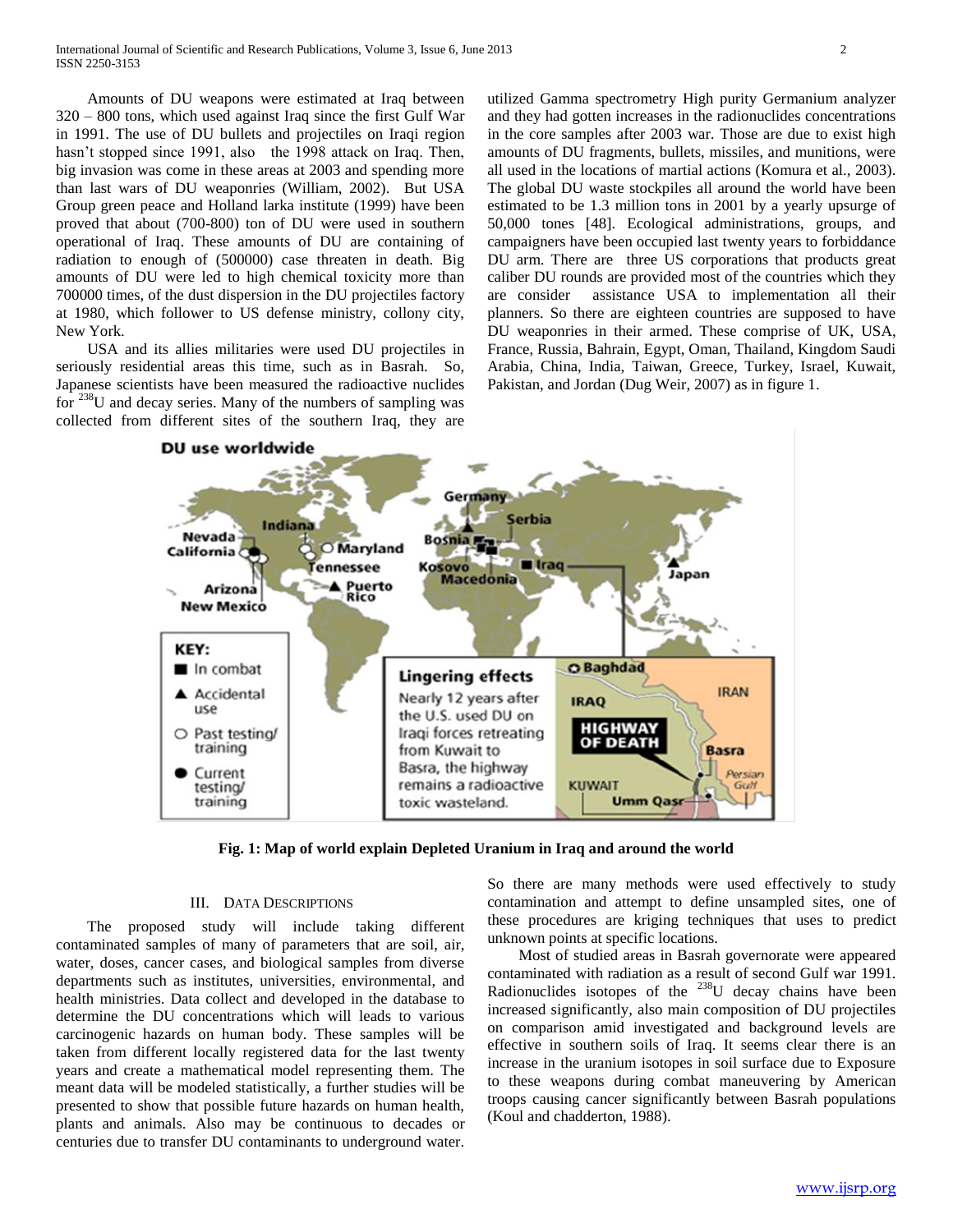The aim of this paper is to give an overview of the present features by employing geostatistical interpolation. Also, to utilize kriging technique in predictions of the supporting data and to develop the methodology and procedures in detail. Also, to a gain knowledge during a literature reviews about prediction of the contamination at Basrah governorate and define hot-spots in this areas, including the use of ancillary data.

## IV. GEOSTATISTICAL INTERPOLATION TECHNIQUES

 This paper presents an overview of interpolation techniques with a precise emphasis on the characteristics of significance to its implementations for determination of hazard in the mining manufacturing, but ,some sites has implementations that different from others, might be the pollutants elements are concentrated in these sites. Nevertheless, we as well briefly show the connotations of interpolation and diverse methods to interpolate unsampled pointes from other known points at specific locations. This is a review paper proposing to briefly the comprehensive field of geostatistical interpolation. As such, an extensive index is given. These indices exceeds the papers mentioned in the manuscript of this paper and is aimed to give people guidance of the main references. So, many researchers investigated the effect of pollutant elements on the properties of contaminated soil by conducted series of tests using geostatistical interpolation with many kinds of kriging techniques:

 Geological methods, involving interpretation of geologic data and field exploration, represent an important first step in any groundwater investigation. The various surficial parameters prepared from remotely sensed data and ancillary data can be integrated and analyzed through GIS to predict the potential of groundwater zone, and to monitor and conserve this important pollutant resource. And also characteristics of underground water may be helpful to explore and understand the natural resources of groundwater and its potential area and the mapping of the area (Eliza et al., 2010).

 Arc GIS geostatistical analyst 2001, can be used to explore data variability, look for outliers of data to examine global trends, and to investigate spatial autocorrelation and the correlation between multiple dataset. Also, It creates prediction of standard errors with the probability that particular threshold was exceeded. Quantity maps used various geostatistical interpolation techniques are based on statistics which not only produce prediction surfaces, but also error and indecision of surfaces. Thus, this analyst provides many tools and defaults which can be help to create surfaces quickly. GIS gives a very effective tool for generating maps and statistical reports from a database. However, GIS functionality far exceeds the purposes of mapping and report compilation, database management systems and automated cartography. The most significant uses of GIS are spatial analysis capabilities. As spatial information is prearranged in a GIS, spatial analysis is the vigorous part of GIS. It can be done in two ways; one is the vector-based and the other is rasterbased analysis. Two essential tasks of GIS have been extensively recognized; cohort of maps and a cohort of tabular reports; Satellite Remote Sensing and GIS applications in agricultural meteorology (Raju, 2004).

 The spatial distribution of soil nutrient factors laid a foundation for further assessment of soil fertility, the prediction

is made possible by the existence of spatial dependence between observations as assessed by the correlogram or Semivariogram. The variance analysis and the geostatistical methods are used to determine the relative interpolation accuracy of each soil nutrient factors. Thus, the appropriate lag size was found and it became the stationary parameters along with isotropy, transform methods and neighborhood reference in order to select the optimal interpolation model that ensures the accuracy of the kriged results acceptable (Shen and Sarris, 2009).

The object of probabilistic risk assessment is to discover a rational and scientifically justified method of dealing with uncertainty of variability; probabilistic method can be applied to explicate the uncertainty in the parameters within a specific exposure model, and how this uncertainty might be influencing to estimate the outcome. Choice of model and its structure is a basic uncertainty factor when evaluating exposure risks in contaminated land (US EPA, 2001).

#### V. CONTAMINATED ELEMENTS PREDICTION

 There are many elements were occurred different types of contamination in the environment. So**,** some methods used to explore and study the spatial structure and predictions with these contaminated elements particularly decay series of <sup>238</sup>U, such as radon gas of the soil in south Italy, by chosen a kriging algorithm. Then, compare the prediction models among ordinary kriging, lognormal kriging, ordinary multi-Gaussian kriging, and ordinary indicator cokriging. There are many measures of accuracy; the mean absolute error, the mean squared error of prediction, the mean relative error, and a measure of effectiveness. So, showed that the multi-Gaussian kriging was the most accurate approach among those considered. The first step to understand spatial variation of radon gas, and mapping radon potential at any site. To compare the prediction performance in other areas, studies need to relate spatial variation to the lithology. (Buttafuoco et al., 2007).

 Maroju, (2001) defined the weights of neighboring observation in the prediction procedure of semivariogram model where kriging has been used successfully in predicting underground water surfaces and to determine under earth levels such as our bodies, soil nutrients and mechanism of element displacement. Also ordinary Kriging was chosen and geometric means of radon gas (Rn) were evaluated for unmeasured zip codes, and this technique was used on the radon datasets to obtain a prediction maps and to present the impact of these results.

 Spatial distribution of radon gas (Rn) concentrations is increasing because exposure to natural sources of radiation has become an important issue in terms of radiological protection in evaluation of radon potential at any location; it is difficult to use spatial variation alone in measured radon concentration in indoor air, so Spatio-Time distribution model is used. Its distribution depends on many factors such locally dependent factors, i.e., building material, location of the building, floor level; and timedependent factors, i.e., exhalation from the surrounding walls and from the soil underneath the building, ventilation conditions and radioactivity contained in the outdoor air. (Baixeras et al. 1996; Nazaroff and Nero 1988; Virk 1999; Zhu et al., 1998).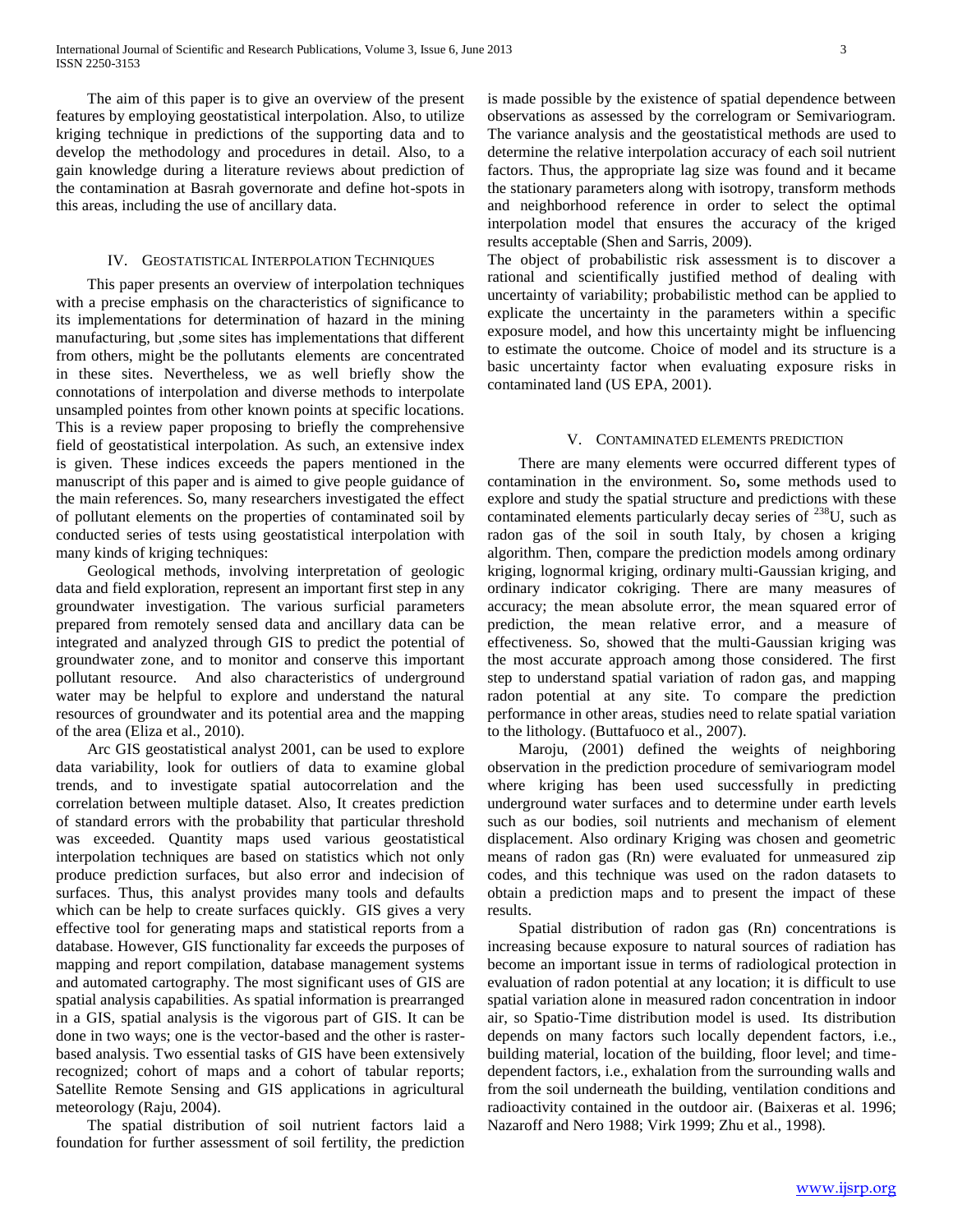Radium content usually ranges from 10 to 100 Bq kg−1 at surface soil and from 15.27 to 47.27 Bq kg−1 in rocks (Nazaroff 1992; Verdelocco et al., 2000). The total production rate of radon in soil is equivalent to the radium content (Nazaroff, 1992). Radon migration is known to be anomalously large on effectiveness faults (Baubron et al., 2002; King et al., 1996; Torgersen and O'Donnell, 1991) and shows temporal variation related to changing atmospheric conditions. As observed increases in spatial distribution of radon gas due to expose to natural radiological sources. It is difficult to use spatial variation of measured radon concentration in indoor air, as its distribution is based on many parameters that are difficult to evaluate, which are divided into two groups as locally dependent factors and time-dependent factors (Baixeras et al., 1996; Virk 1999; Zhu et al., 1998).

The latter was calibrated using a radioactive source of  $^{226}$ Ra having an equilibrium activity with  $^{226}$ Ra of 222.96 kBq with an efficiency of 74.5%. Lucas cells were also calibrated, later to ensure radioactive equilibrium, that "noise" of other isotopes with alpha-radiation emission in the decay was avoided (Winkler et al., 2001).The prediction set was used to create a spatial model and predict the radon gas at locations in the corresponding validation set, thus providing an independent assessment of the prediction quality. It is unlikely that one method will produce the best estimate at all locations. Comparing radon anomalies with lithology and fault locations, no evidence of a strict correlation between type of outcropping terrain and radon anomalies was found, except in the western sector where there were granitic and gneissic terrain. A statistical link between them would be enable to use geology as an indication of where radon levels (Badr et al., 1996).

 A scatter plot of measured versus predicted values provided additional evidence on how well an estimation method has performed. The best possible estimates would match the measured values and therefore the slope of the scatter plot should be close to 1. Lastly the map of Rn concentration was computed on a 50 m×50 m grid using ordinary multi-Gaussian kriging. The nugget effect is a discontinuity at the origin of the variogram and relates to measurement errors and to spatial sources of variations at distances smaller than the shortest sampling interval (Journel and Huijbregts, 1978). Type of anisotropy is evident from the differences in sill in different directions; it reflects the effect of fractures and errors on the spatial distribution of radon gas, because they act as a preferred way of gas migration (Tansi et al., 2005).

 Kriging interpolated map has shown areas with high values of lead Pb concentrations. The good variogram structure of Pb is observed, revealing that there are clear spatial patterns of Pb on the distribution map and also that the current sampling density is ample to reveal such spatial patterns. The probability map was produced depending on the kriging interpolation and kriging standard deviation that provides useful information for hazard assessment and decision support. So, explicit monitoring points were used to observe, assess the main sources and pollution levels in the polluted regions. Then mathematical models are applied to distinguish Unknown values and, and also to compare and combine all data to use in predications (Batmunkh et al., 2007).

 A majority of the spatial variability and soil dependence in the landscape may have been caused by interactive effects of micro-topography and hydrologic conditions. As verified by the kriging analysis, plants that were grown in flooded plots with gypsum treatment had higher dry matter yields. The Variability of individual physicochemical properties of soil as indicated by CVs differed widely and significantly ( $p \le 0.01$ ) among sampling sites and transects directions. The resulting landscape signatures and functional integrity may likely affect several abiotic and biotic components of a wetland ecosystem. The deleterious effects of Na on soil structure and plant growth have led to removal of Na from soils, usually by replacement with Ca. The emphasis in the reclamation of alkali soils is usually on reducing the Na to less than 15% of the exchange capacity (Sigua and Hudnall, 1991).

 Lefohn et, al., (1987) used the method of Lagrange multipliers to solve the constrained optimization problem. The variograms used in kriging were derived from a linear rather than a spherical model. In 1982 monitoring sites were used in the kriging analyses and each cell was estimated using the nearest five monitoring sites. It could not be found within 500 km, the cell was estimated by using a site's 7-h average if the site was located within 30 km; the cell was not estimated if either of the two criteria was not met. There was a 1-ppb per degree latitude southerly increasing from Minnesota to Missouri. While trendsurface, triangulation, and moving average models are alternative approaches to the kriging method, assumptions built into each of the models may not provide completely satisfactory results.

Zeng and Huang, (2007); Manthena et al., (2009) were showed that Kriging is a geostatistical interpolation performance which used to design model of variography, and to interpolate the value of a random fields at unobserved from observation values at neighboring locations. So, the spatial structure of the data was implemented predicting and quantifying by kriging. Based on the autocorrelation of the element concentrations between two points. Statistical and Spatial analyses were performed for the sampling data of these variables in detail, and the corresponding to interpolation model was determined after many tests.

 Kriging is not a good estimator in those cases and precision differences by means of semivariograms for each soil type or a pooled Semivariogram are negligible. Predictions by using kriging interpolation show less bias. The predictions of these properties using soil maps are also less accurate than those obtained by kringing. Nevertheless, no improvement is obtained when using a soil-separated by Semivariogram in kriging predictions in Xhantic Ferralsols. Combined kriging soil-map procedure was reduced effectually the bias that found in soil map predictions. It seems to be related to the greater variability of these soils, as well as the small datasets were provided for Semivariogram calculations (Utset et al., 2000).

 Snepvangers et al., (2003) used two techniques of the spatio-temporal (ST) kriging of soil water content. First (ST-OK) has used only information about soil water content and second (ST-KED) has used kriging with external drift, to detect relationship between soil water content and net-precipitation. To show that the behavior of soil water content that predictions is physically more realistic, when using spatial-temporal kriging with external drift. The uncertainties of prediction are slightly smaller. Also how a dynamic physical relationship between soil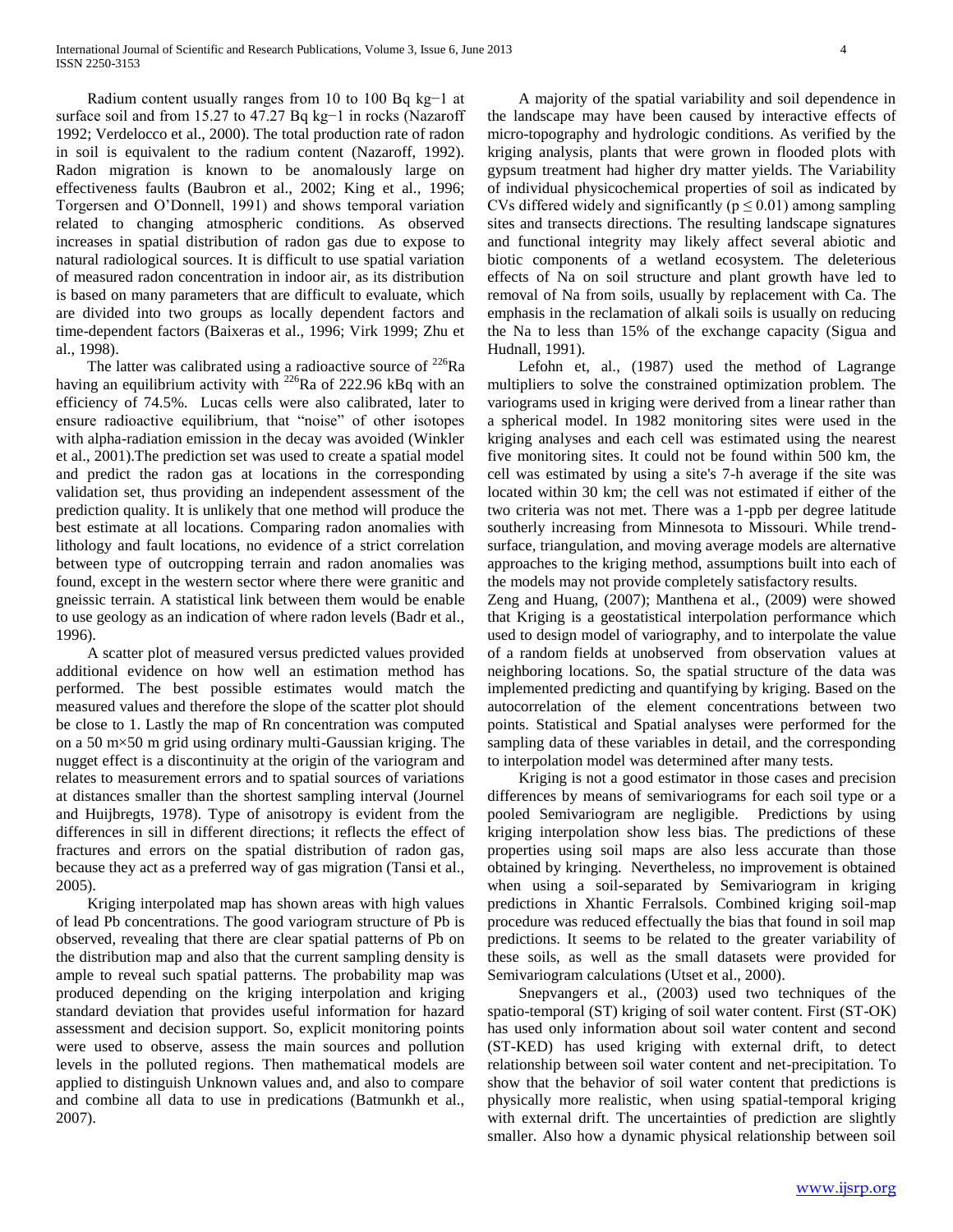water content and net-precipitation can be used to improve interpolations. Coleman and Li, (1996) were used standard Matlab subspace trust region algorithm that depend on the interior-reflective Newton method to prevent the iteration, due to the initial choice of parameters which were fitted with 500 randomly chosen of initial parameter sets.

 Kriging means spatial prediction used to soil properties. It is a form of weighted local averaging that provides estimates of values at unrecorded places without bias and with minimum and known variance. It has also been used to make regional estimates with substantial gains in precision over traditional practice, and to describe the structure of spatial dependence, both for isotropically varying soil properties and for anisotropic properties that vary in different locations (Vieira et al., 1983; Webster and Burgess, 1980). Ordinary Kriging is the most common geostatistical estimator. It assumes that the mean is unknown and computes the unsampled value as a linear combination of the neighboring observations (Goovaerts, 1997). Tomas Oberg & Boberback, (2010) indicated that radiation activities should be recognized and they should quantify the uncertainty to prediction of risks, also can be achieved by applying probabilistic methods. Therefore Kriging analyses of soil properties were suggested that both gypsum addition and water management should become a major part of marsh revegetation and restoration programs. Limiting the range of soil variables permits more accurate predictions for expected response to alternative soil management inputs and land contaminated use as in marsh, and to develop a stochastic model that may describe the potential capabilities of land use. The hazard foundation is the soil contaminant and the endangered object could be a human, an animal or plant species.

 The function used to model the experimental variogram must be a conditionally negative definite to ensure that the kriging variances are positive, to build a model that describes the major spatial variations features under study. The best fitting function can be chosen by cross-validation, that verified by compatibility between the data and the model. It takes each data point in turn, removing it temporarily from the data set and using its adjacent information to predict the value of the variable at its location. The estimate is compared with the measured value by calculating the experimental error. The accuracy of spatial maps depends on many factors, such as sample density, sample configuration, and prediction methods (Gotway et al., 1996).

 Asymmetry is the most common form of departure from normality; positively skewed data are encountered in many fields. The variogram is sensitive to outliers in the data and its behavior is affected by a few very large or small values. Kriging chosen should depend on the characteristics of the data. Lognormal kriging (Dowd, 1982), multi-Gaussian kriging (Verly, 1983), and indicator kriging (Journel, 1983), could deal with skewed data, to explore the spatial structure of soil gas radon concentration in south Italy and to compare the prediction performances of the four different kriging algorithms (Webster and Oliver, 2001).

 Kriging basics include stationary covariance process and compare kriging with regression, and summarize standard designs for kriging Meta models, by presenting unique designs that are consecutive and modified using cross-validation. Regression models such as polynomials are useful in the local search for optimization and in screening for identification of the most important factors. In distribution-free bootstrapping, and investigating the effects of non-constant variances which occur in queuing simulations, common random numbers and nonnormality, kriging uses maximum likelihood estimators of the weights, which assume normality. Comparisons of different Meta model types as polynomial regression, Kriging, splines, rational functions remain a challenging problem (Beers and Kleijnen, 2004).

#### VI. CONCLUSIONS

 Many of techniques were used in the interpolation prediction such as geostatistical, geological, and kriging to predict unknown points of adjacent samples at specific locations. Kriging technique was considered the best estimator in the prediction and comprise of more kinds to interpolate soil properties, which are ordinary kriging, universal kriging, simple kriging, multi-Gaussian, ordinary indicator cokriging and linear regression models in combination with kriging. A spatial interpolation technique called kriging is widely applied in soil studies. It is uses to reduce the cost of sampling and analysis for mapping pollutant, and uses the semi-variogram to quantify the spatial variation of a regionalized variable.

 In this paper we utilized kriging due to has ability to interpolate contaminated elements in different sites and for long terms. There are many measures of accuracy and crossvalidation; like the mean absolute error, the mean squared error of prediction, the mean relative error, and a measure of effectiveness were used to compare prediction performance in different sites, define precision levels among them, and mapping contaminant elements potential at any site. So, showed that the multi-Gaussian kriging was the most accurate approach among those considered.

#### **REFERENCES**

- [1] Batmunkh S., Garidkhuu J., Bekhtur M. Ecological map of Ulaanbaatar city (M1:10000) Institute 978-1-4244-3589-0/07 \$20.00, 2007 IEEE 637 of Thermal Engineering and Industrial Ecology, Ulaanbaatar, 1995. Final Report .155 p.
- [2] Badr, I., Oliver, M. A., & Durrani, S. A. (1996). Statistical evidence of the geological control over radon soil gas concentrations and its implications for mapping radon potential. Radiation Protection Dosimetry, 63, 281–291.
- [3] Baixeras, C., Font, L. I., Robles, B., & Gutierrez, J. (1996). Indoor radon survey in the most populated areas in Spain. Environment International, 22, S671–S676.
- [4] Baubron, J. C., Rigo, A., & Toutain, J. P. (2002). Soil gas profiles as a tool to characterize active tectonic areas: the Jaut Pass example (Pyrenees, France). Earth and Planetary Science Letters, 196, 69–81.
- [5] Bowen HTJM (1979) Environmental Chemistry of the elements, Academic press, London.
- [6] Buyong et. al., (2010), Kriging in Mass Appraisal for Rating, e prints UTM.my /5593/.
- [7] Burkart W., P.R. Danesi, J.H. Hendry (2005) Properties, use and health effects of DU International Congress Series, 133-136, IAEA\_ Dep. of Nuclear Sciences and Applications, P.O. Box 100, Vienna, Austria.
- [8] Buttafuoco G, Tallarico A, Falcone G (2007) Mapping Soil Gas Radon Concentration: a Comparative Study of Geostatistical Methods. Environ Monit Assess 131:135–151.